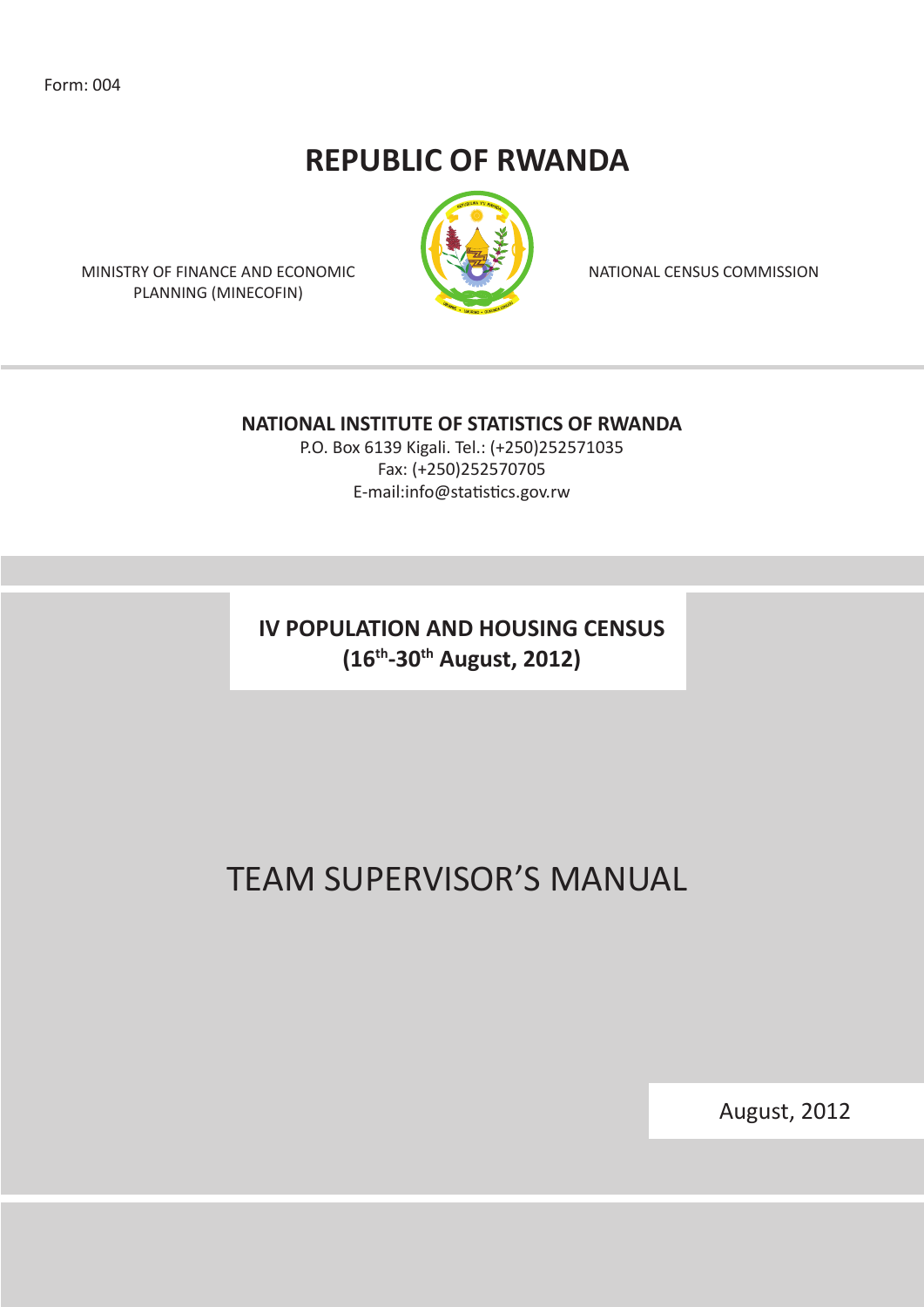## **TABLE OF CONTENTS**

| <b>I. INTRODUCTION</b>                                         | $\overline{2}$          |
|----------------------------------------------------------------|-------------------------|
|                                                                |                         |
| <b>II.GENERALS INSTRUCTIONS</b>                                | $\overline{\mathbf{A}}$ |
|                                                                |                         |
|                                                                |                         |
|                                                                |                         |
|                                                                |                         |
| III. IDENTIFICATION OF SUPERVISORY AND ENUMERATION AREAS (EAS) | 5                       |
|                                                                |                         |
|                                                                |                         |
|                                                                |                         |
| <b>IV. ENUMERATION ACTIVITY</b>                                | 6                       |
|                                                                |                         |
|                                                                |                         |
|                                                                |                         |
|                                                                |                         |
|                                                                |                         |
|                                                                |                         |
|                                                                |                         |
|                                                                |                         |
|                                                                |                         |
|                                                                |                         |
|                                                                |                         |
|                                                                |                         |
| <b>V. AFTER ENUMERATION ACTIVITY</b>                           | 10                      |
|                                                                | 10                      |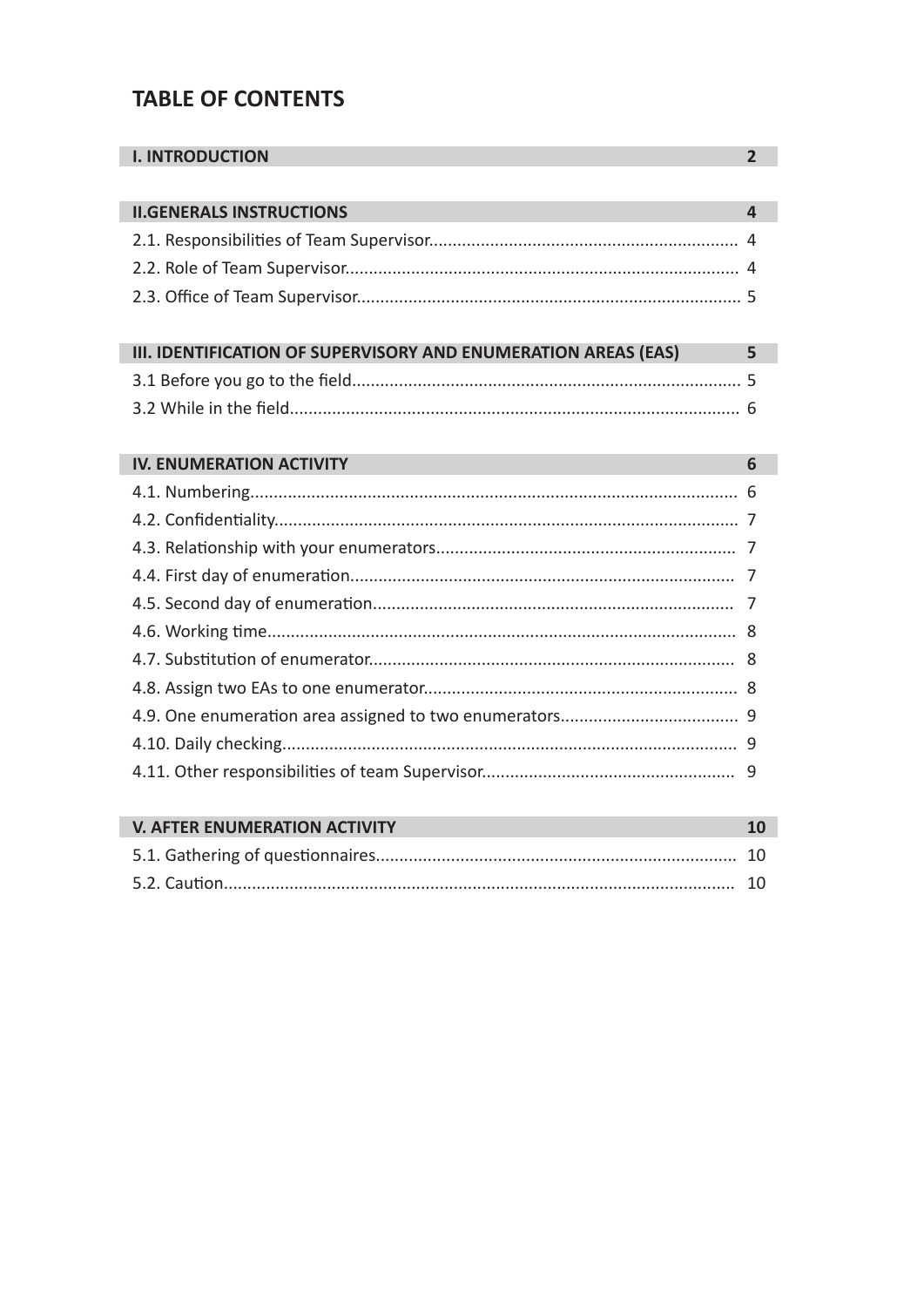### **I. INTRODUCTION**

Census is important as it is a major source of information about benchmark data, for planning at the national and lower level planning. Government needs an accurate count of the population, where they are and what their needs are. This information helps both government and local governments to target resources and services to the people. Data helps the government to identify the need and gaps in any development program. For instance the availability of data will help the county planner to know which district has more schools, safe water sources etc... and appropriately apportion the resource envelop according to need. In other words census data informs policy and guides planning at all levels.

This manual is designed to give you, the Team Supervisor's instructions, about how to perform your duties during the 4<sup>th</sup>General Population and Housing Census. It contains a brief description of a detailed instructions and procedures you must follow to accomplish the objectives of this important work for our country. Study this manual carefully and be sure you understand all the procedures you are expected to implement. If you have any questions regarding what is expected of you and how you are expected to perform during this activity, ask your supervisor.

The success of this study is very much dependent on how well you perform your duties. If you are sloppy and not attentive to details, this study will be a failure, a lot of money will be wasted, and our country will not be able to properly determine the socio-economic of its people. Therefore, it is extremely important for you to understand what your duties are, for you to perform these duties to the very best of your ability, and for this census to provide meaningful data which will help improve the socio-economic condition of all the people of Rwanda. However, your main reward will be a feeling of pride in having done a good job for your country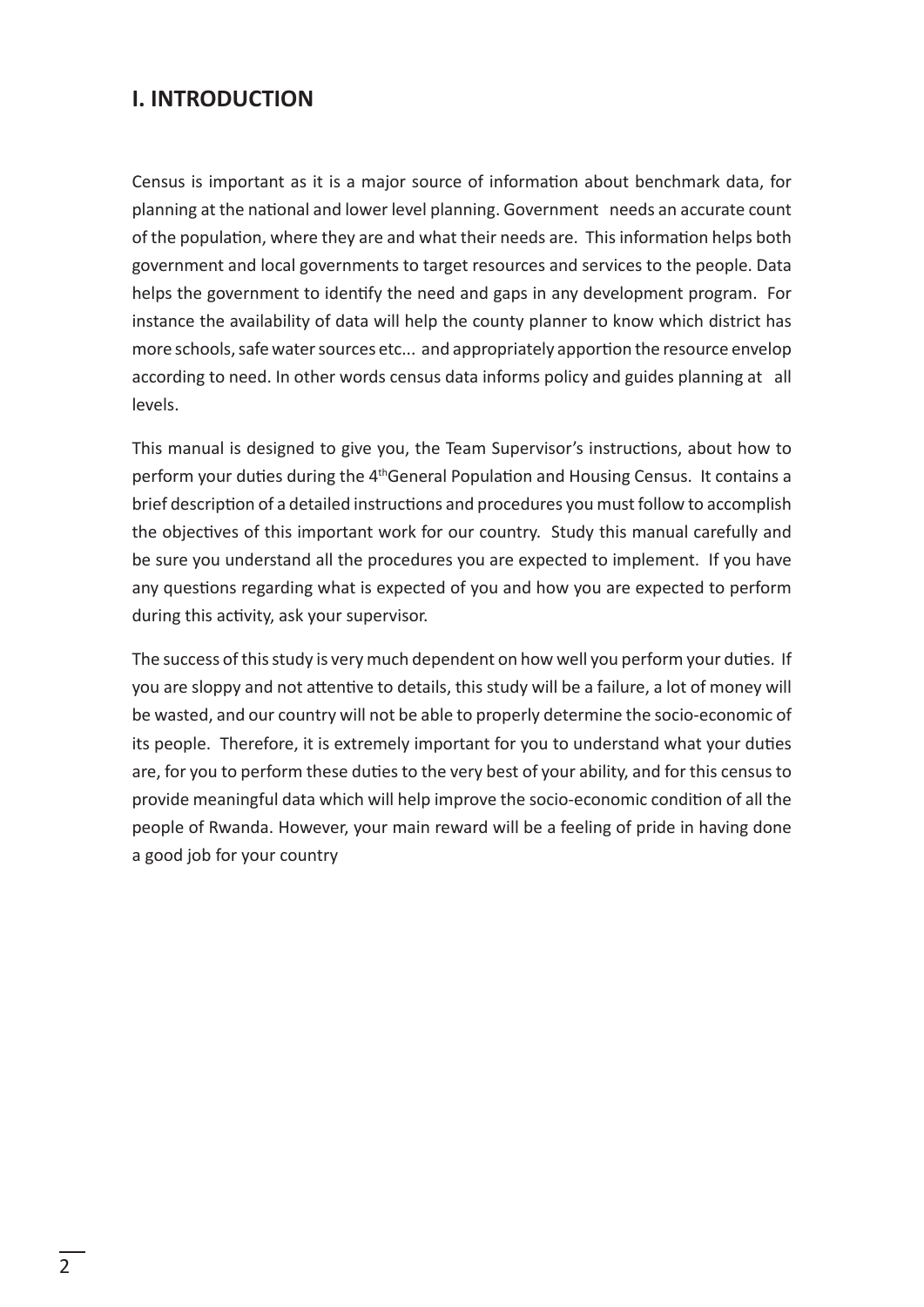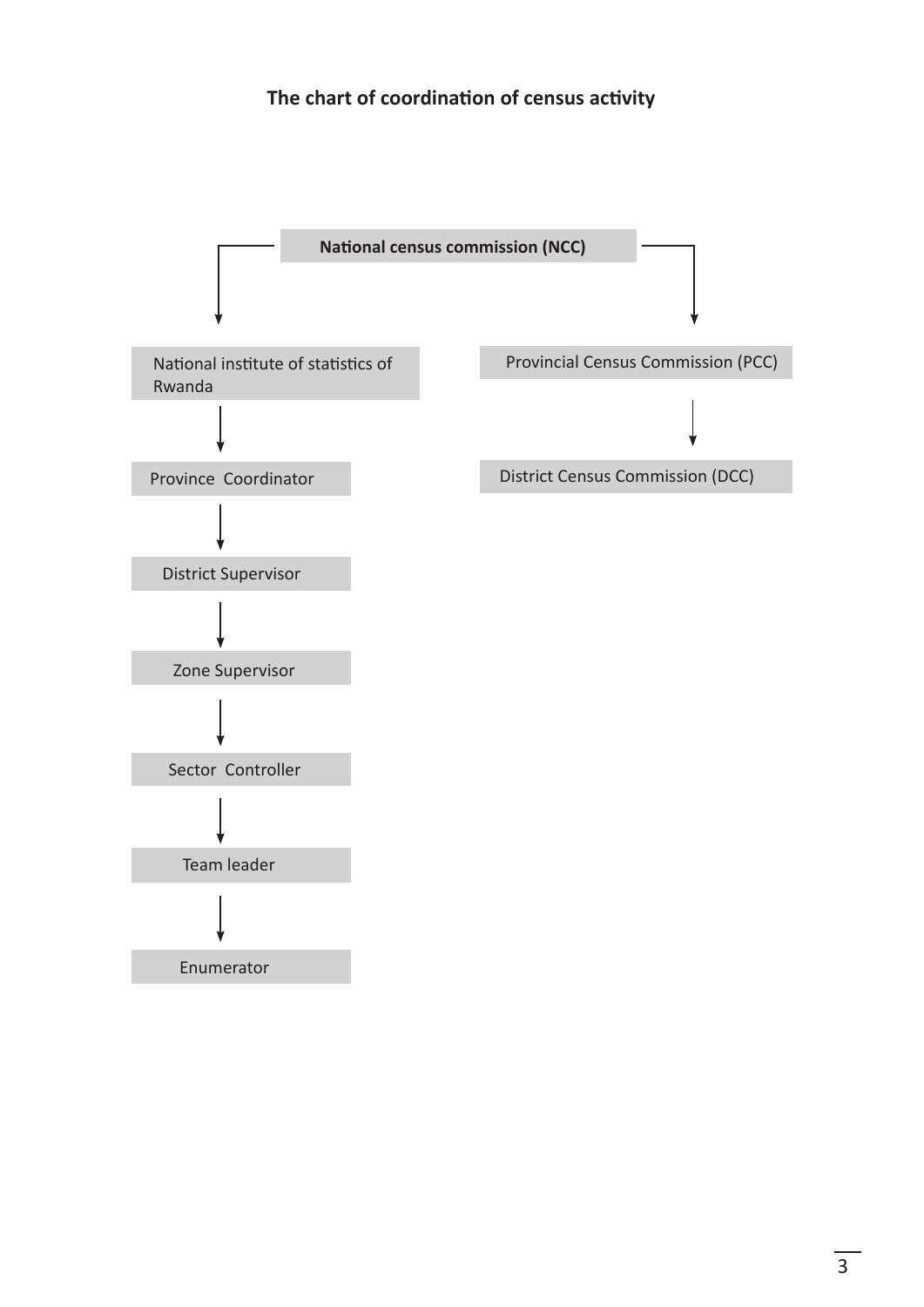## **II. GENERALS INSTRUCTIONS**

#### **2.1. Responsibilities of Team Supervisor**

As a team Supervisor, you will have the following specific responsibilities during this Census:

- 1. Supervise all field enumerators assigned to you
- 2. Travel to field to observe enumerators, resolve problems, and conduct verifications
- 3. Conduct systematic quality control measures to ensure data is collected using proper procedures;
- 4. Report progress and problems to the sector supervisor
- 5. Maintain appropriate relationships with both enumerators and sector supervisor
- 6. Serve as the contact point between local authorities and enumerators
- 7. Conducting initial observations of enumerators.
- 8. Meeting with enumerators on a daily basis when possible.
- 9. Reviewing work performed by enumerators for accuracy and timeliness.
- 10. Providing feedback to enumerators.

#### **2.2. Role of Team Supervisor**

As has already been mentioned, the role of the Team Supervisor is critical to the success of this project. You need to have a clear understanding of what is expected of you during the time you are supervising your enumerators and know what your role is as a member of this census team. To be a good example of your enumerators, you must be able for the following:

- 1. To demonstrate a general understanding of Census operations
- 2. To demonstrate a clear and complete understanding of the field procedures and supervisory responsibilities associated with this census
- 3. To demonstrate enthusiasm for the census and have a positive attitude
- 4. To resolve problems that occurs during data collection
- 5. To administer the questionnaire in an efficient and proper manner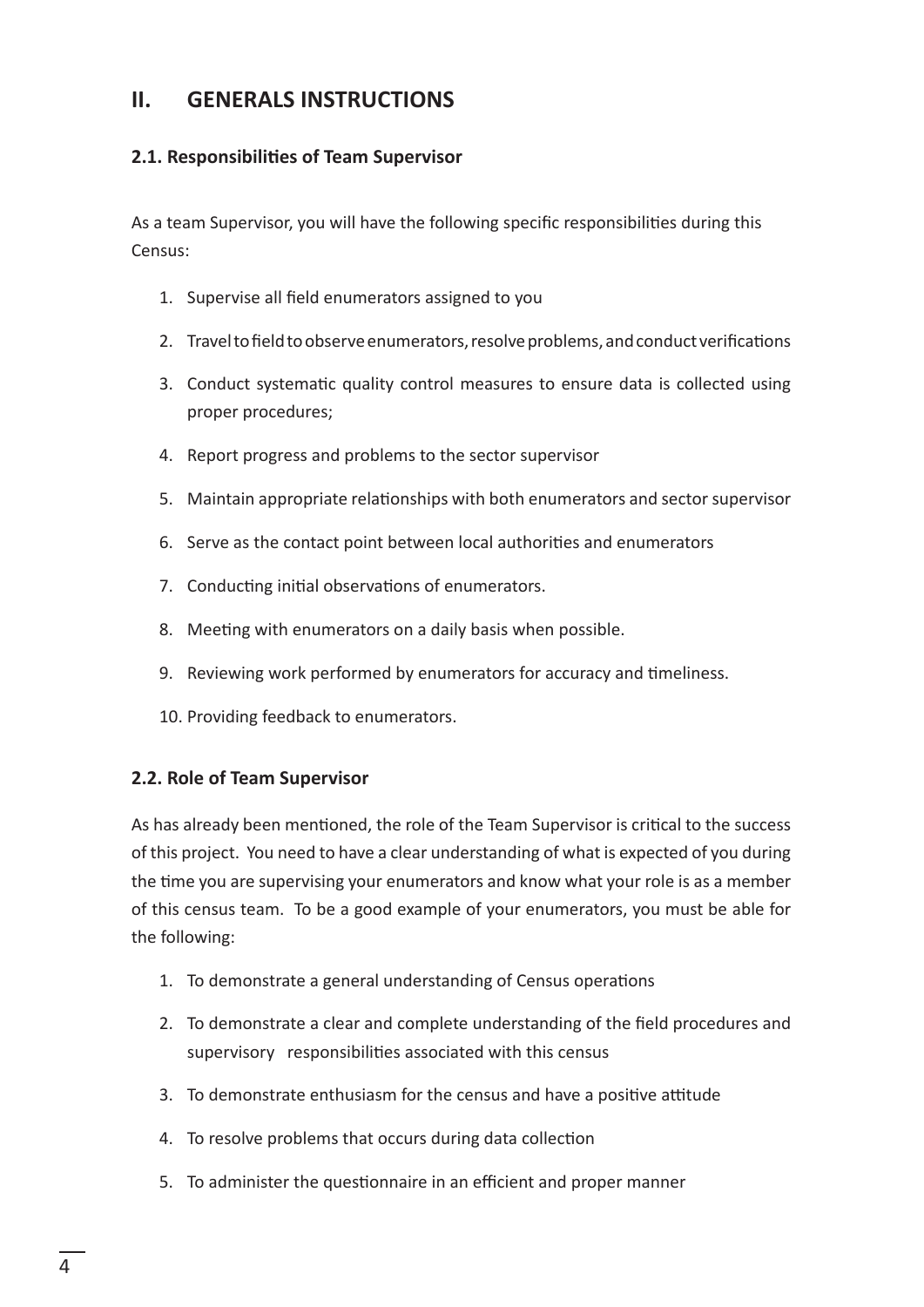- 6. To provide liaison with local contacts to ensure that the survey has the support of community Supervisors
- 7. To be punctual in carrying out all responsibilities

#### **2.3. Office of Team Supervisor**

You are required to have an office where you will be carrying out your day to day census activities. This not means that you work is based in office only; you have all time to go on field to assist your enumerators.

The field centre should have the following important features:

- $\triangleright$  Be centrally placed within your group of EA's;
- $\triangleright$  Be readily accessible from all the enumeration areas;
- $\triangleright$  Accessible from sector supervisor,

## **III. IDENTIFICATION OF SUPERVISORY AND ENUMERATION AREAS (EAS)**

Before you go into the field, your Sector Supervisor will inform you, of your supervisory area. You will have to identify the Enumeration Area (EA) boundaries in the whole of your supervision area. Using the following instructions

#### **3.1 Before you go to the field**

- 1. Study the supervisory area maps and identify the physical features, which demarcate your supervisory area boundaries. Wherever necessary Sector Supervisor will assist you in the identification of the supervisory area boundaries in the field.
- 2. You together with the enumerators under you should study the EA maps and EA descriptions and identify the physical features, which demarcate the EAs. Make sure that each enumerator knows his/her EA boundaries in the adjacent EA's.
- 3. Make sure that you have all need equipments for field
- 4. Ensure to have all contacts of enumerators under supervision.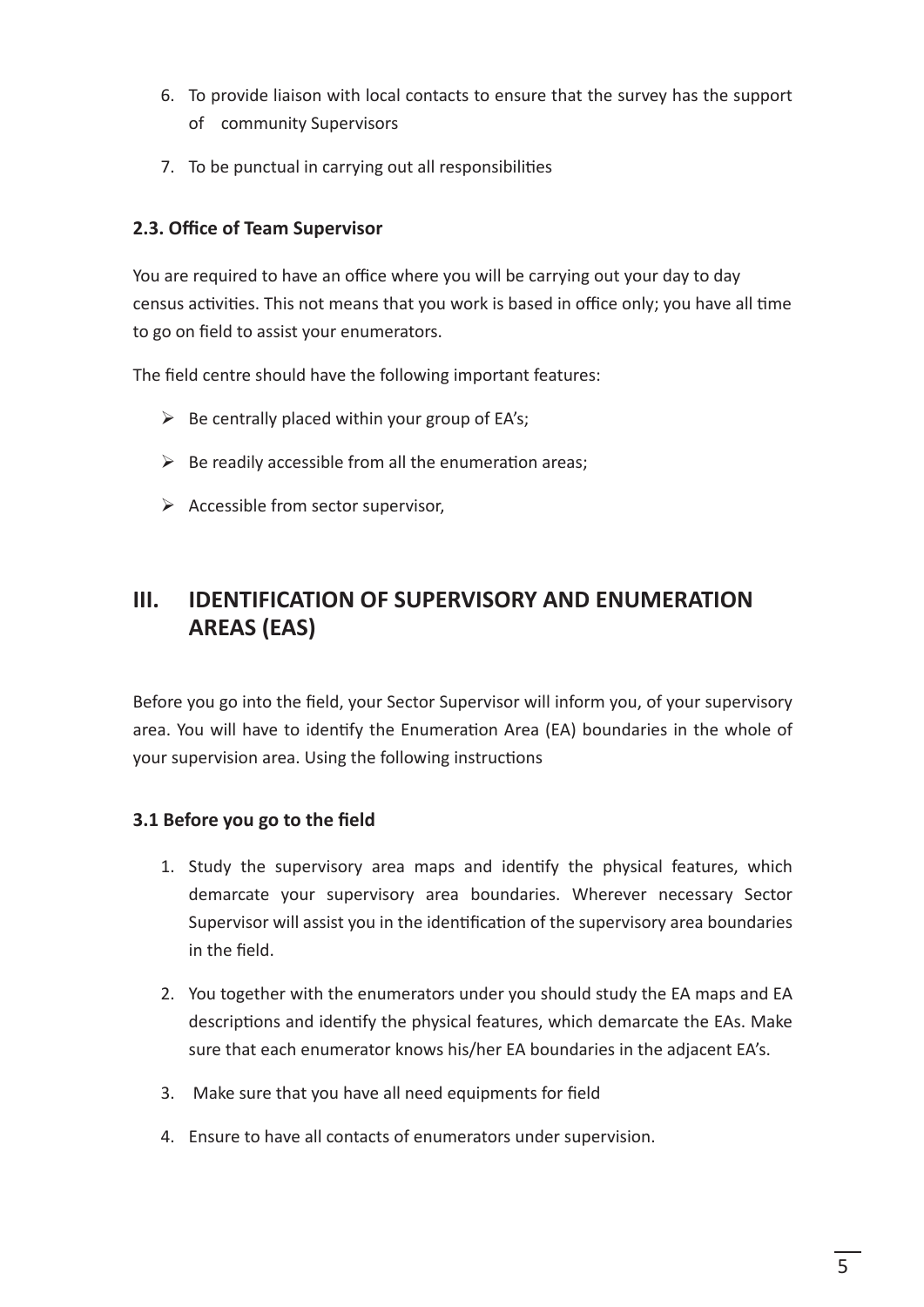#### **3.2 While in the field**

- i. Visit each local Supervisor within your supervisory area to introduce yourself and you're the objective of you work. Make a quick observation through your supervisory area to familiarize yourself with the general location of village, roads, footpaths, streams and any physical features appearing on your map.
- ii. After your enumerators have been placed in their respective EAs you should then set out to identify with the enumerators, the boundaries of each enumeration area under you. You will use your map and EA boundary descriptions.
- iii. Having identified all the external boundaries of your supervisory area and those of each EA, make sure that the enumerators have correctly identified all the boundaries of the various villages or places in the EA. This is complete coverage of each village or place including isolated households in his/her EA to avoid any missing.

The legend of your map shows symbols and other information to help you understand the census maps. These include:

- 1. Street or road types.
- 2. Water features (including streams, rivers, and lakes).
- 3. Boundaries (cells, villages and EAs).
- 4. Landmarks (schools, cemeteries, hospitals, churches…).

Remember that you are expected to have a higher understanding comparing of your team that why you should be able to act in response to every challenge that every enumerator faces.

## **IV. ENUMERATION ACTIVITY**

#### **4.1. Numbering**

You have to make sure that during the numbering no household are missed or double counted, if you find that enumerator of your neighboring supervisory area have missed a household or numbered the household of your supervisory area, you have to address that problem to his/her team Supervisor or to your sector supervisor. It is not allowed to number a household twice.

You should know that the numbering activity is the key of well going of enumeration.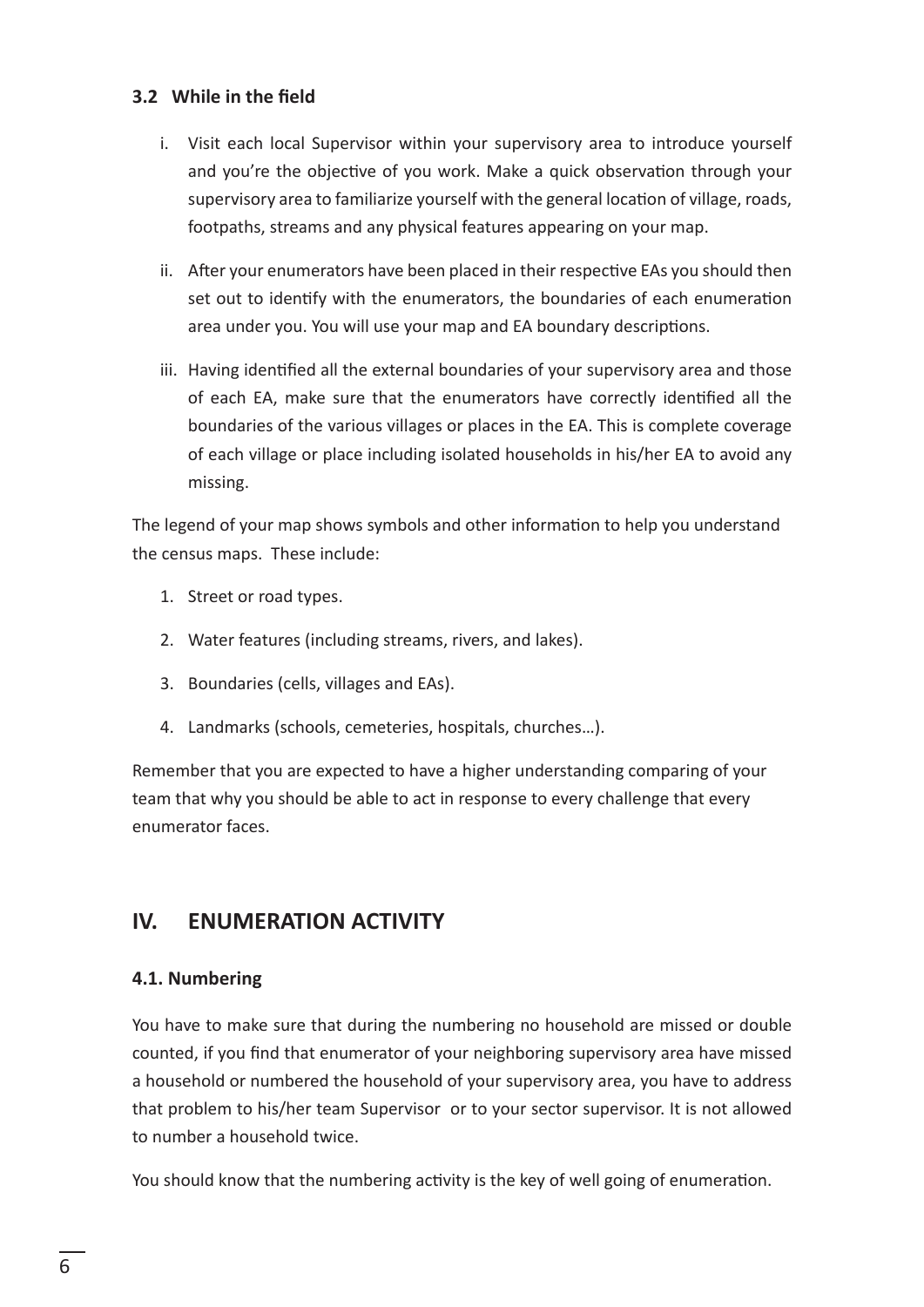#### **4.2. Confidentiality**

You have learned throughout your training that information collected in Census is confidential. You must ensure that you and your enumerators are abiding the rules. You are therefore expected to keep to yourself all the information regarding individuals, which you learn in the course of your duties. You must not reveal or make use of it either during the Census or at any time afterwards.

#### **4.3. Relationship with your enumerators**

The enumerators will need your advice, guidance, encouragement and assistance. Many questions, which the enumerators ask, may seem unimportant to you. You should, however, treat each question seriously and answer it intelligently to the best of your ability.

Never ridicule or criticize any of your enumerators under your supervision in public. If it is necessary correct it privately, without making him feel embarrassed. In this way you will more easily encourage him/her. Their success or failure in completing the enumeration properly will be largely a reflection of the kind of your leadership, which will stimulate your enumerators to work with vigor attitude.

#### **4.4. First day of enumeration**

On the first day of enumeration you should visit each enumerator and assist him/her in 2 households in order to find the performance in this activity of enumeration here you will be able to identify the weakness and to make correction early after finishing the activity. Throughout the enumeration period you must constantly be on the move, going from one enumerator to another, encouraging them checking their work, and resolving their problems.

#### **4.5. Second day of enumeration**

You should revisit the enumerators to take into account if the remarks that are given yesterday are put in consideration; by checking the enumerators work regularly you can ensure that the quality of the data collection remains high throughout census. It may be necessary to observe the enumerators more frequently at the beginning of the census. You should see your enumerators and check their work as frequently as possible.

If at all possible, you need to observe each enumerator conducting an interview within the first week of field operations. This is the only way you can be assured that the enumerators are following the procedures properly, are asking all the questions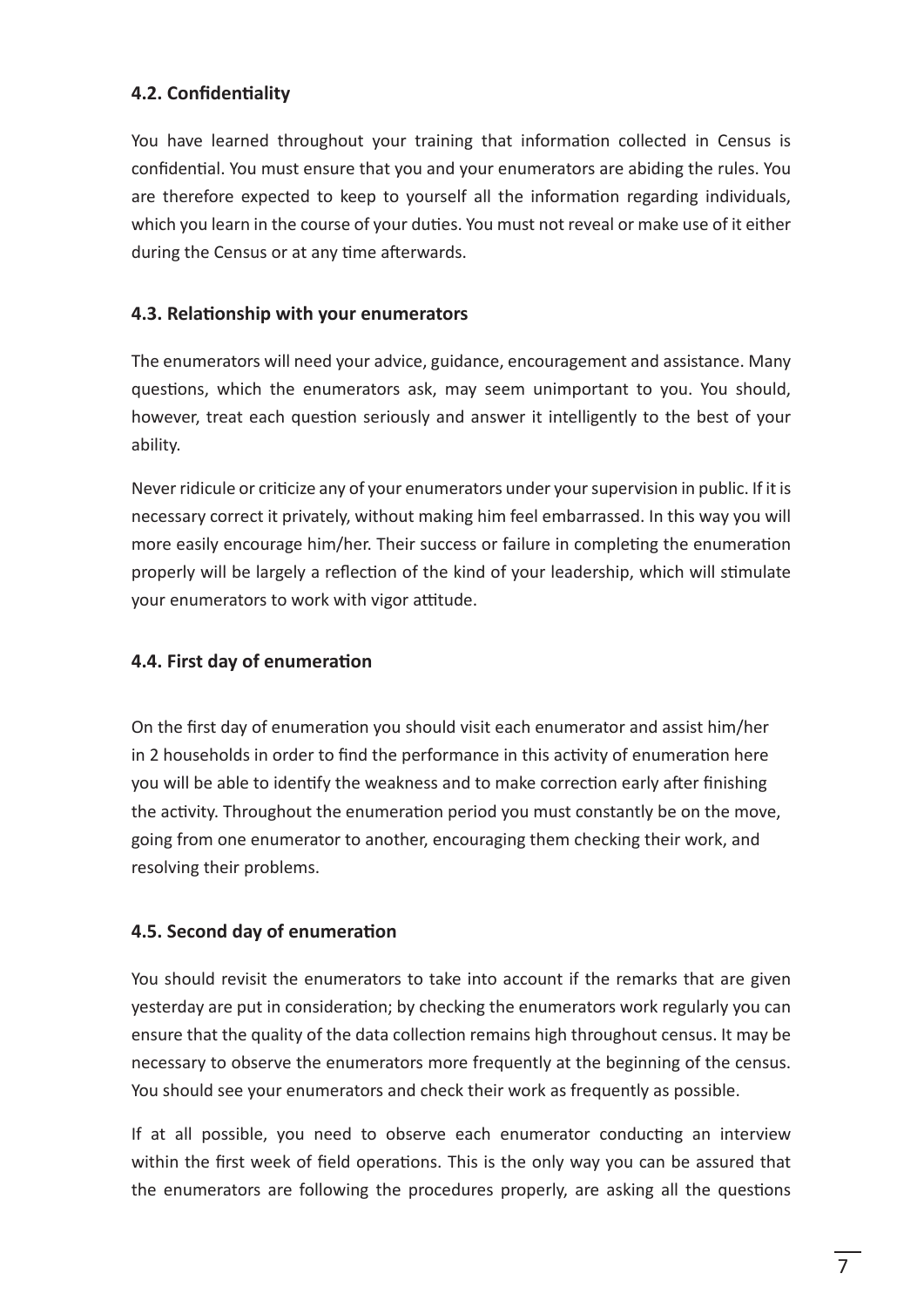correctly. It is very likely that some of your enumerators may need additional training on some aspect of their field work. If so, you must take the time to show them the correct way of completing each task. You will want to keep good notes on your observations of each enumerator because you will be asked to report on your observations. It is a good idea to keep these notes in a small notebook. You will need to rely on these observations later when you are evaluating the performance of each of your enumerators in order to be ready of any support.

**N.B:** You should always remember to leave message every morning before proceeding for supervision, indicating the date, EA number and village/places where you expect to be working that day. This is intended to help your enumerators, Supervisor of sector, District Supervisor and any other persons who might wish to meet you during the Census enumeration.

#### **4.6. Working time**

Each enumerator should respect the working hours, everybody knows that the work begin at 7h00 and end at 17h00 with one hour of pause throughout census period. Remember that you will be asked to work overtime so that you reach the persons that are not available during the working hours. Your enumerators will work every day including Saturdays, Sundays and public holidays. They will also be working during irregular hours, starting their interviews very early in the morning and stopping late in the evening. This also applies to you.

#### **4.7. Substitution of enumerator**

If an enumerator is incapable of carrying on with his work, you must inform your Sector supervisor immediately for his appropriate action. It may be that the enumerator has fallen seriously ill, has met with an accident. In case where you find the enumerator's work is unsatisfactory you will discuss such cases with your Sector Supervisor and decide together what action to be taken. It is not allowed to any enumerator to be absent under pretext of praying and other motif, because the census has fixed time that must be respected, to go beyond of it can cause a big loss to our country.

#### **4.8. Assign two EAs to one enumerator**

In case you find an enumeration area which has a size of population below 500 people, you must inform your Sector supervisor immediately and after you can attribute to enumerator whose EA is a small, two enumeration area if it is possible.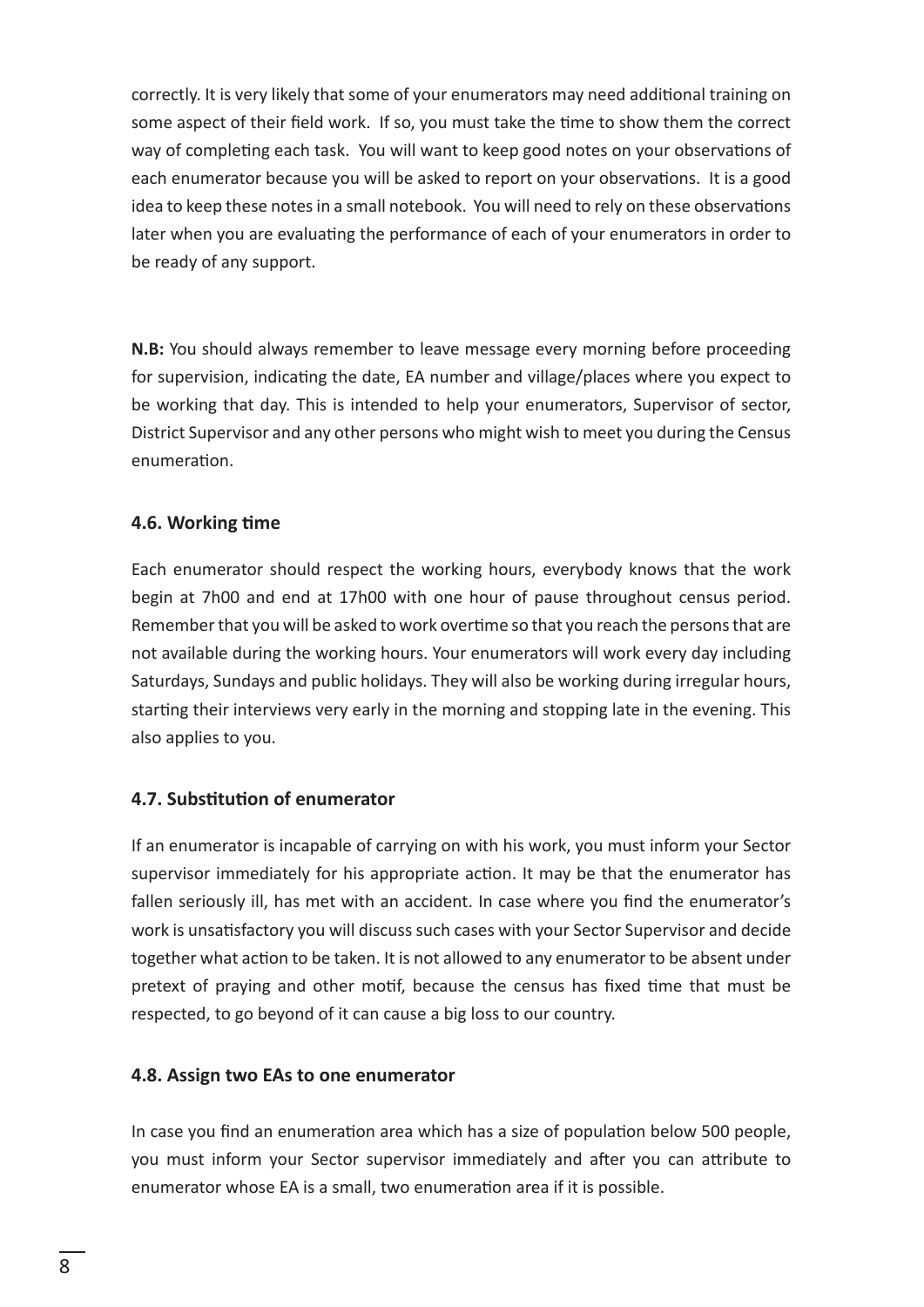#### **4.9. One enumeration area assigned to two enumerators**

Even if the cartographers have made effort to estimate the maximum population of each enumeration area, some time you can face a situation where EA has population exceed 1000 people, impossible to one enumerator to finish enumeration in interval of planned time. When you find such EA, first of all you must inform you supervisor before using your reserve enumerator.

The data collected by two enumerators separately, make one EA. The numbering is carried on with two enumerators together, to avoid omission or double counting of household. You should establish a clear boundary separate two parts of EA in addition to this; you have to put that boundary to the map. After enumeration session, the data are brought together with **A** represent one part and **B** for another one to make up one EA.

Example: If the number of EA is 125, so one part of EA will be EA **125A** another EA **125B.**

#### **4.10. Daily checking**

The checks will focus on the following aspects:

- • Operations of the enumerators.
- Visit some households to randomly ask some questions from the questionnaire. This is done to assess the quality of data collected by the enumerators.
- Resolve technical and professional problems that have arisen.
- Through these activities, the work of enumerators can be assessed, and the quality of data collected maintained**.**

You have to check each household questionnaire upon completion by the enumerator to ensure that the questionnaire has been completed comprehensively. You should review each section and the data from each member in the section, looking for any inconsistencies, omissions, irrational responses, or other errors. During the checking process, if any errors, inconsistencies, or irrationalities in the data are found, you are to meet directly with the enumerator to point out the shortcomings and to instruct that the enumerator fix the problems.

#### **4.11. Other responsibilities of team Supervisor**

- To sensitize the population to be cooperative with enumerators,
- Distribution of census equipments in supervisory area,

You will keep most of your materials at the Field Centre but ensure that they are in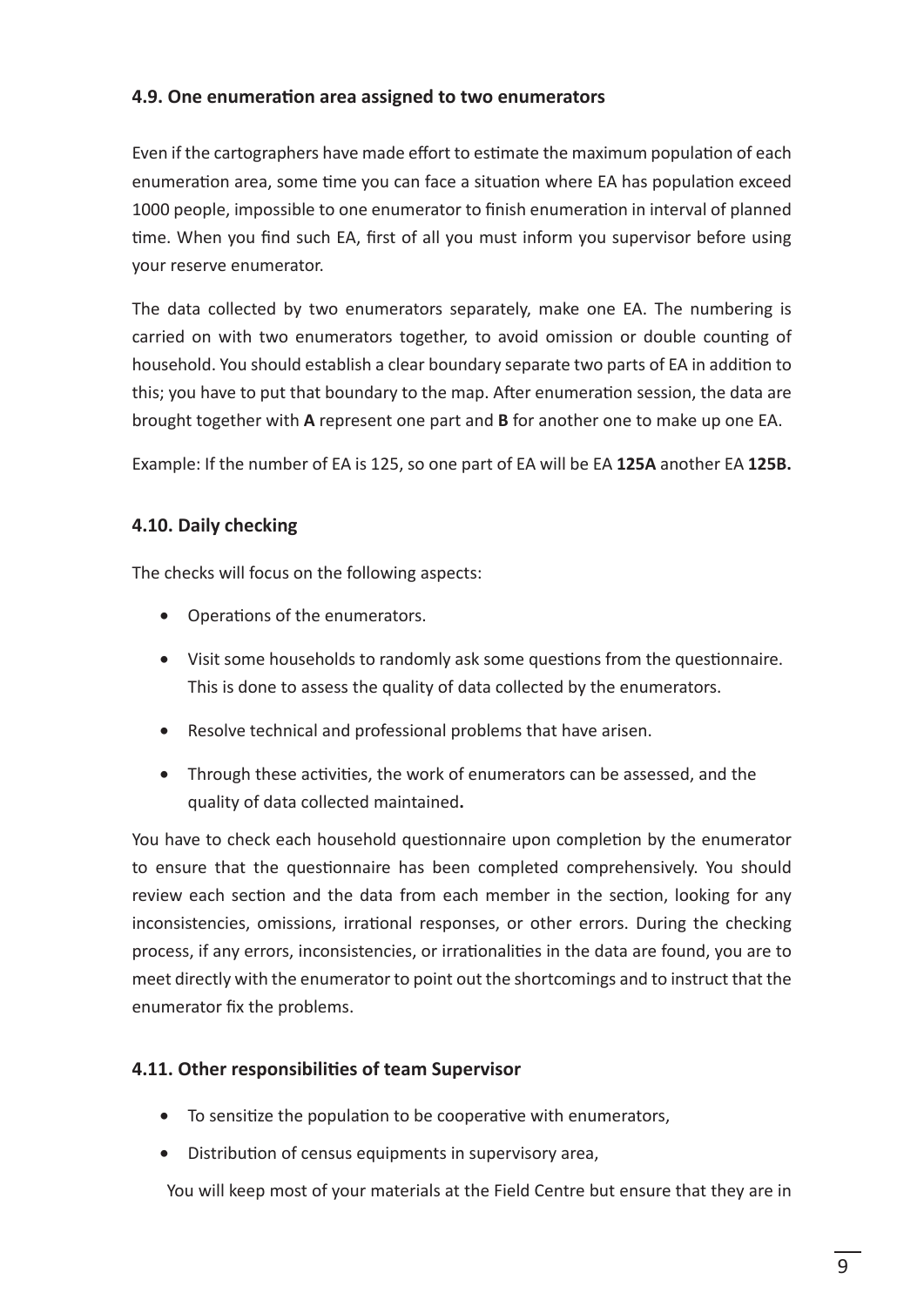a safe place and that nobody can get hold of them without your authority. However, it is necessary to carry some materials, which can be given to enumerators on the spot during your visit in case they require them. If your stock of materials is getting low you will have to reload it in good time from the sector Supervisor.

 • To make a report that illustrate:

-The dispatching of enumerators under your supervisory area,

- The implication of local Supervisors in census activity
- The numbering of household and institutional household,
- The assessment of mapping activity

## **V. AFTER ENUMERATION ACTIVITY**

#### **5.1. Gathering of questionnaires**

After closing enumeration activity, you should collect all questionnaires without missing any questionnaire and make sure that all are well filled. If you find a rate of errors exceed the 20%, you should inform your sector supervisor and take a quick decision accordingly.

As team Supervisor, you have to do your best to come to an end with the errors in the first week of enumeration. You are supposed to strengthen the supervision furthermore make correction every day, and work closely with you team on field.

In checking you have to pay attention on following:

- • If all households are reached by enumerator,
- If the equipments are gathered, including used questionnaires, cancelled questionnaires, and unused questionnaires.
- Make sure that all equipments are in enumerator's bag,

After you have collected the completed work from your enumerators, edited it for accuracy and completeness, and have reviewed it carefully to make sure it is in order, you are then ready to submit the completed questionnaires to your sector supervisor.

#### **5.2. Caution**

In carrying out your duties in the Census, you and the enumerators are representatives of the Rwanda government, playing an important part in the project. As such, you must behave with propriety in order that you are able to do your work properly and also that